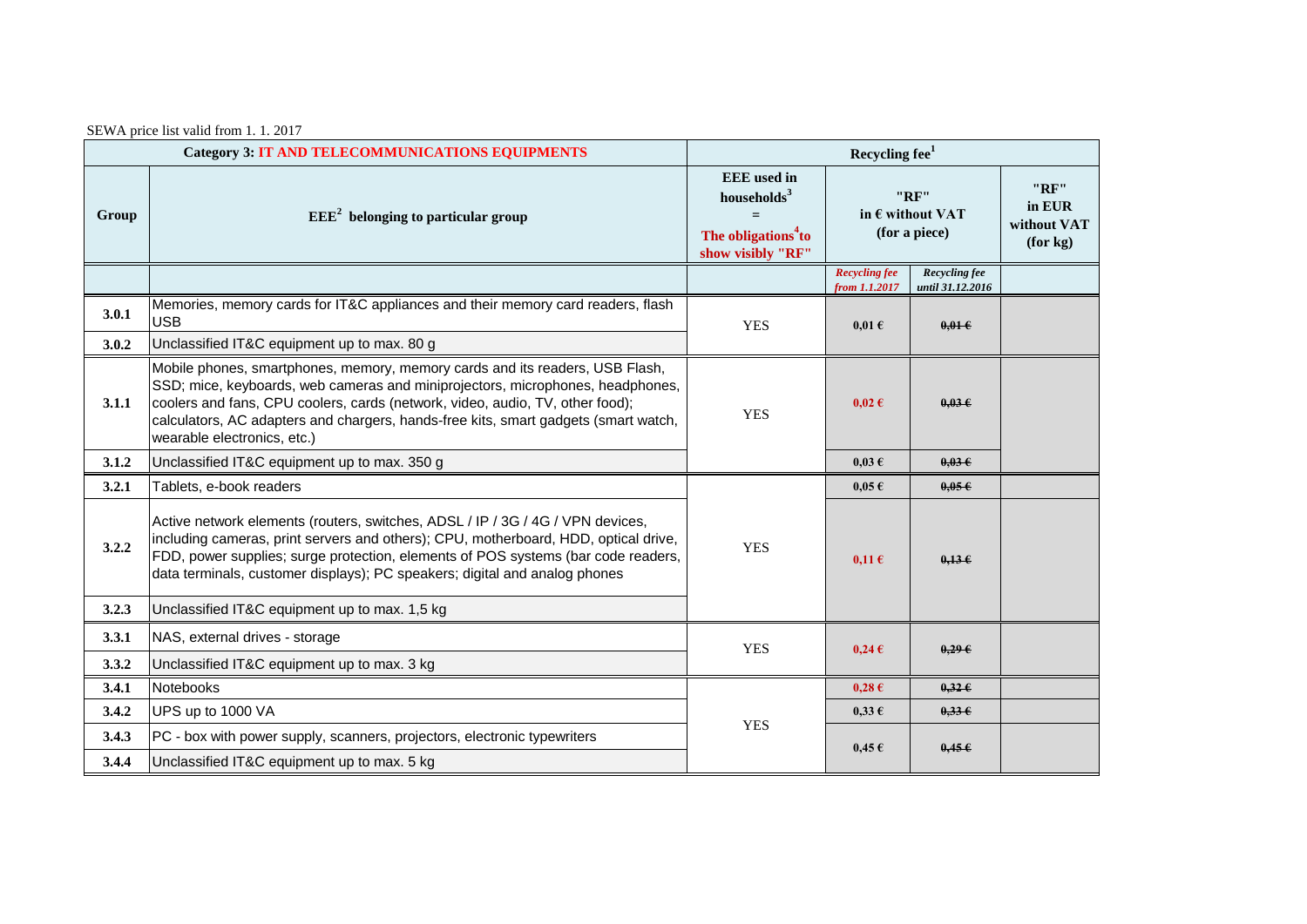SEWA price list valid from 1. 1. 2017

| <b>Category 3: IT AND TELECOMMUNICATIONS EQUIPMENTS</b> |                                                                                                                                                                                                  | Recycling fee <sup>1</sup>                                                                            |                                                    |                                   |                                           |
|---------------------------------------------------------|--------------------------------------------------------------------------------------------------------------------------------------------------------------------------------------------------|-------------------------------------------------------------------------------------------------------|----------------------------------------------------|-----------------------------------|-------------------------------------------|
| Group                                                   | $EEE2$ belonging to particular group                                                                                                                                                             | <b>EEE</b> used in<br>households <sup>3</sup><br>The obligations <sup>4</sup> to<br>show visibly "RF" | "RF"<br>in $\epsilon$ without VAT<br>(for a piece) |                                   | "RF"<br>in EUR<br>without VAT<br>(for kg) |
|                                                         |                                                                                                                                                                                                  |                                                                                                       | <b>Recycling fee</b><br>from 1.1.2017              | Recycling fee<br>until 31.12.2016 |                                           |
| 3.5.1                                                   | <b>Monitors</b>                                                                                                                                                                                  |                                                                                                       | $0.95 \in$                                         | $1,00 \in$                        |                                           |
| 3.5.2                                                   | Complete PC set including all-in-one, printers except laser (sublimation, thermal, ink-<br>jet, dot-matrix, hybrid) and multifunction devices except laser multifunction devices,<br>tape drives | <b>YES</b>                                                                                            | $0,76 \in$                                         | 0.88E                             |                                           |
| 3.5.3                                                   | Unclassified IT&C equipment up to max. 10 kg                                                                                                                                                     |                                                                                                       | $0,80 \in$                                         | 0.88E                             |                                           |
| 3.6.1                                                   | UPS from 1000 VA up to 3000 VA                                                                                                                                                                   | <b>YES</b>                                                                                            | $1,20 \in$                                         | $1.65 \text{ } \epsilon$          |                                           |
| 3.6.2                                                   | Digital telephone systems, POS systems set, external hard drive arrays, laser<br>printers, laser multifunction devices                                                                           |                                                                                                       | $1,48 \in$                                         | $1.65 \in$                        |                                           |
| 3.6.3                                                   | Unclassified IT&C equipment weighing up to max. 15 kg                                                                                                                                            |                                                                                                       | $1,65 \in$                                         | 1,656                             |                                           |
| 3.7.1                                                   | Desktop copiers, high - capacity printers, servers                                                                                                                                               | <b>YES</b>                                                                                            | 2,20€                                              | 2,866                             |                                           |
| 3.7.2                                                   | Unclassified IT&C equipment up to max. 30 kg                                                                                                                                                     |                                                                                                       | 2,40€                                              | 2,866                             |                                           |
| 3.8.1                                                   | Copiers                                                                                                                                                                                          | <b>YES</b>                                                                                            | 4,20€                                              | $4,73$ $\epsilon$                 |                                           |
| 3.8.2                                                   | Unclassified IT&C equipment up to max. 50 kg                                                                                                                                                     |                                                                                                       |                                                    |                                   |                                           |
| 3.9.1                                                   | UPS from 3000 VA                                                                                                                                                                                 | NO.                                                                                                   | 7,70 $\epsilon$                                    | $7,70$ $\epsilon$                 |                                           |
| 3.9.2                                                   | IT&C equipment weighing up to max. 100 kg                                                                                                                                                        |                                                                                                       | $8,10 \in$                                         | $8,80$ $6$                        |                                           |
| 3.9.3                                                   | Unclassified IT&C equipment up to max. 100 kg                                                                                                                                                    |                                                                                                       |                                                    |                                   |                                           |
| 3.10.1                                                  | Large multifunctional printers                                                                                                                                                                   | NO.                                                                                                   | 16,00€                                             | $17,60$ $\in$                     |                                           |
| 3.10.2                                                  | Unclassified IT&C equipment up to max. 200 kg                                                                                                                                                    |                                                                                                       | 17,00 $\epsilon$                                   |                                   |                                           |
| 3.11.1                                                  | Information technology and telecommunications equipment for non-household use                                                                                                                    | NO                                                                                                    |                                                    |                                   | $0,11 \text{ E/kg}$                       |